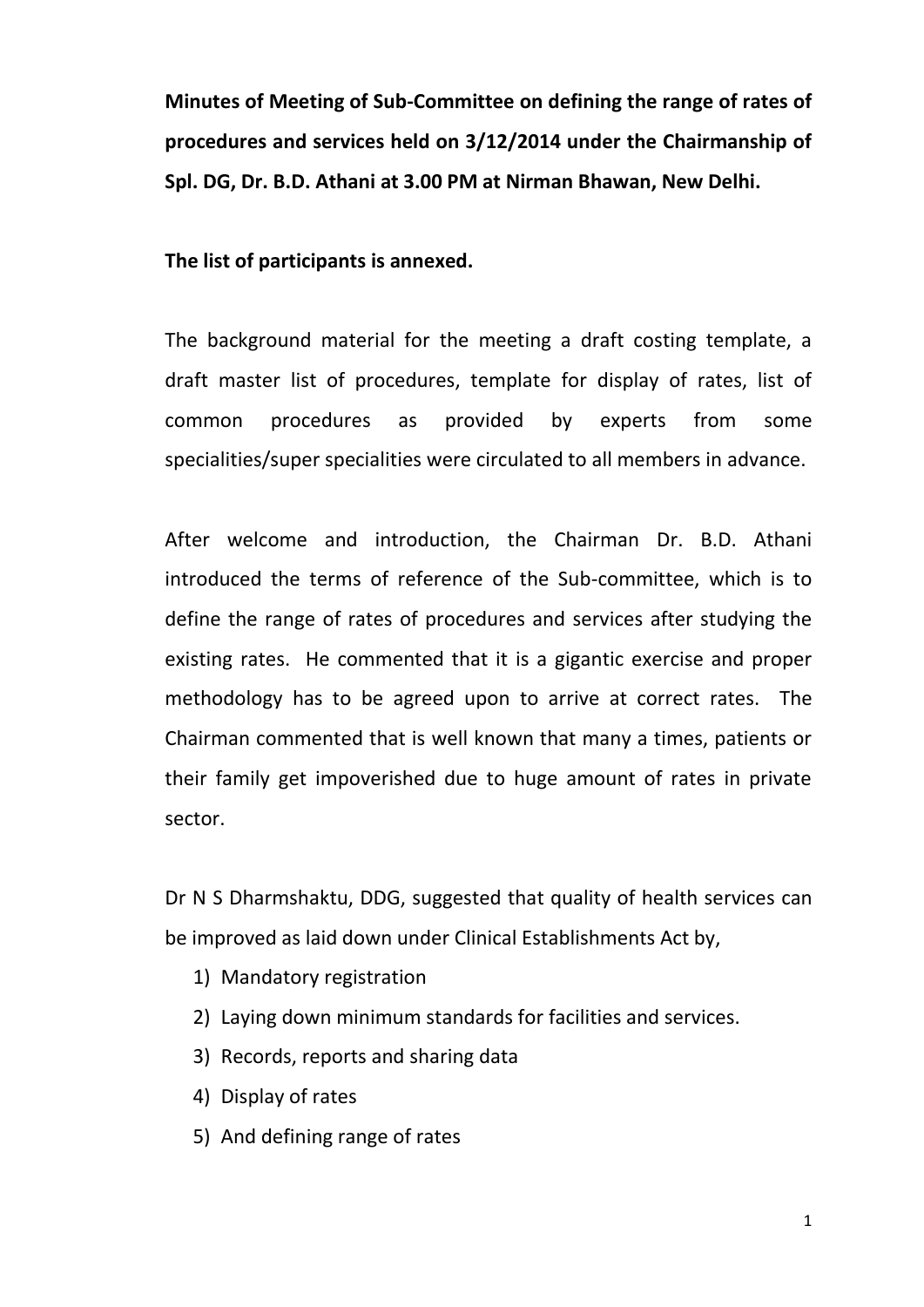Dr Anil Kumar, nodal programme officer, made a power point presentation, where he shared the data base for review of rates. He said that concerns have been raised by Parliamentarians regarding exorbitant rates by private sector clinical establishments and so range of rates was to be defined with the help of stakeholders by the Subcommittee. For this it was important to examine the existing rates being charged. Now that Subcommittee on categorisation has completed its task, Standard Treatment Guidelines for 20 medical domain were completed, minimum standards for most categories have been drafted and Template for display of rates were prepared, this Subcommittee has sufficient background material to define range of rates for various services and procedures, as mandated under Central Government Rules under Clinical Establishments Act. Further a draft template of costing including various elements of costs was also shared with members. A group work involving members of subcommittee was proposed to be carried out which would involve following group wise tasks.

- Group 1: List of Procedures and Services
- Group 2: Review of existing rates
- Group 3: Methodology of costing

Members were requested to suggest names of experts and institutions who can undertake costing based on group work.

The Chairman invited all participants to give their viewpoints regarding determination of rates and charges. The discussions are summarized as under: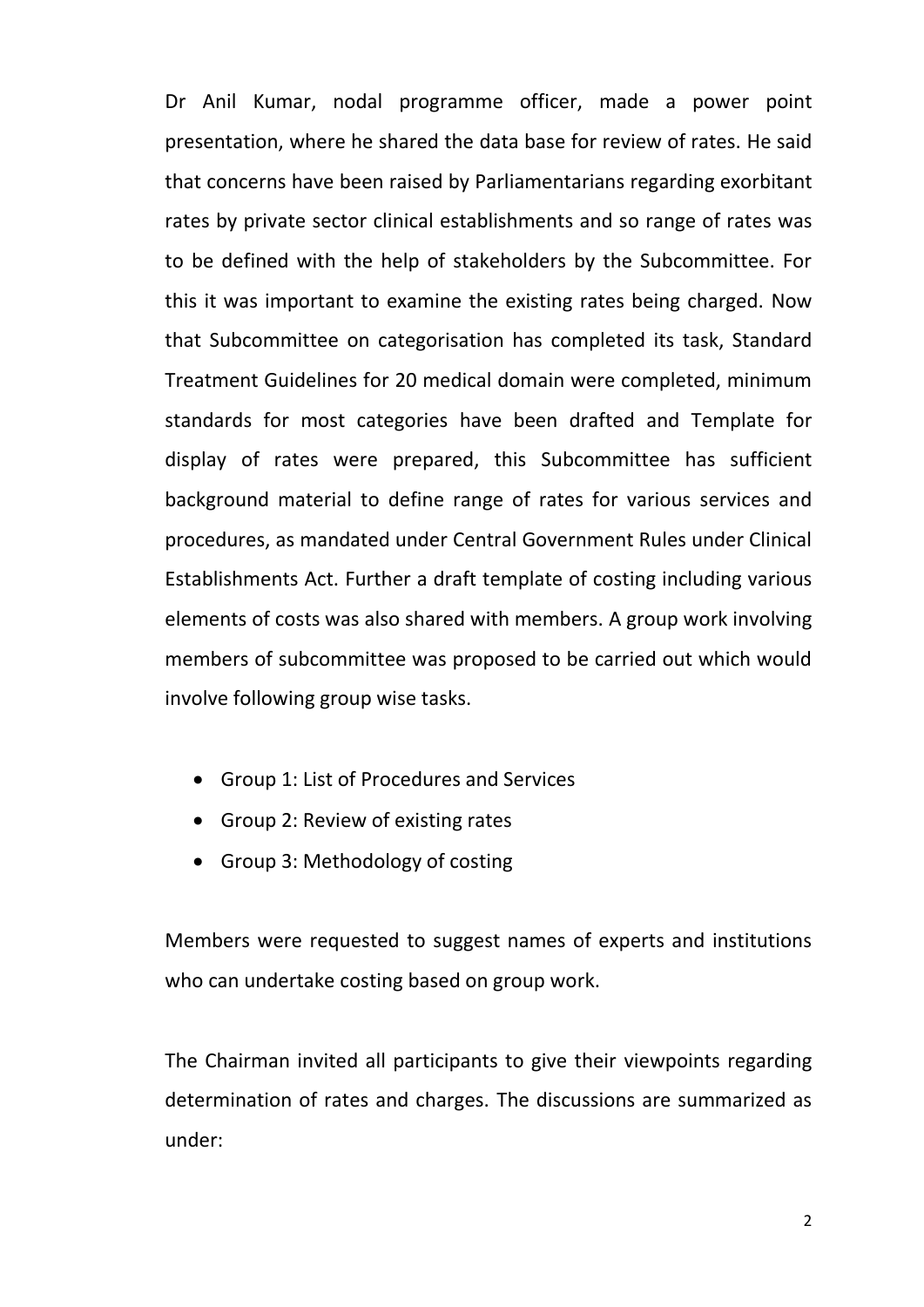#### **Views of IMA**

Dr. Vijay Aggarwal from IMA said that the Clinical Establishments Act prescribing range of rates is against constitutional right of freedom to practice and hence it is ultra vires and also It takes away the independence of the profession. He said there are huge problems in Government prescribed rates specially CGHS rates and prescribing the rates for private sector is an ill-advised move. However, they have no problem with display of rates and charges by the Clinical Establishments. He further mentioned that process of L1 rates being chosen for determining CGHS rates is faulty and accordingly CGHS rates are not factual. The exercise by the subcommittee should be limited to review of only government schemes' rates and the subcommittee should fix the charges of procedures under the Government Schemes. He stated that private sector suffers from perception problem that the charges are high. Actually, in most cases, the hospitals are suffering loses. Dr Vijay Aggarwal, pointed out that even electricity charges in his own hospital, Pushpanjali Crossley located at Vaishali Ghaziabad, comes out to be between Rs.900/- to 1000/- per patient per day. The medical profession has a right to fix its own charges and determination of rates by Government will infringe on the rights of professionals. Why the Government is only after doctors while in case of other professionals like lawyers, CAs etc. they are allowed to charge as per their will. Doctors do their work in a most transparent way and honestly pay their income tax. He stated there is not even one doctor in the top 500 income tax payees in the country.

Mr. Anil Goyal, President DMA said that already 30 – 40% of the patients coming in private centres and 60% in corporate hospitals in Delhi are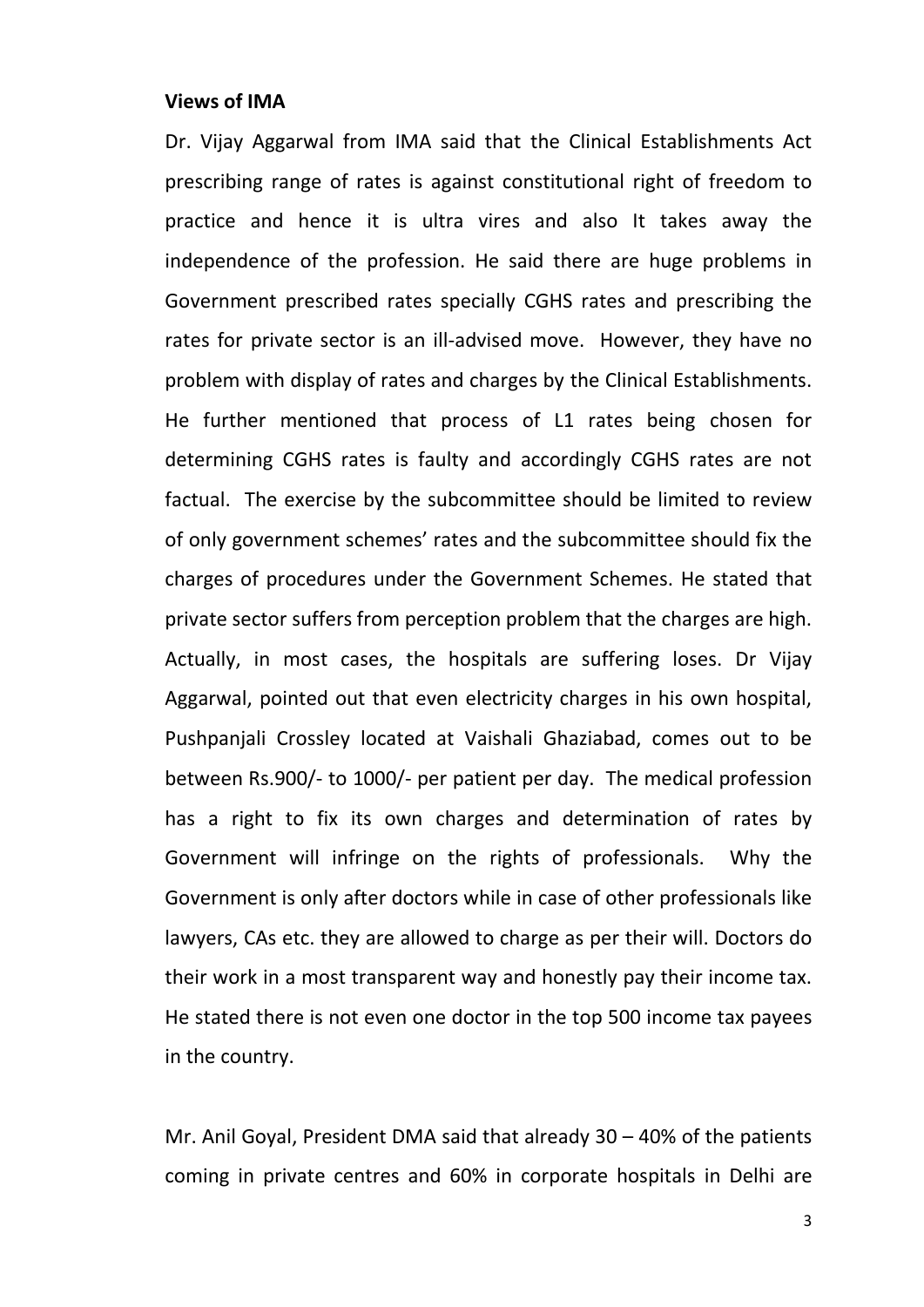covered by some insurance and charges are as per the policy of insurance company. Dr Asokan from IMA Kerala said that as doctors we would not like to surrender our rights.

Chairman asked that if the insurance company asks them to fix up the charges then what will they do. IMA representative said that if insurance companies want to pay less for a particular service, then the Clinical Establishments have a right to say NO but in case of Clinical Establishments Act, they lose this right.

It was pointed out that in Government hospitals, the charges are quite less and may be free in most cases. To this, IMA representative said that Government is spending tax payers' money to provide free services and actual cost incurred for each service may be higher in Government as compared to private sector. IMA stated that let every Indian get insurance, the perception and protest will cease. IMA also handed over a letter of protest to Chairman.

#### **AIIMS**

Dr Shweta from AIIMS New Delhi stated that it was difficult but necessary to define the range of rates.

# **Jan Swasthya Abhiyan (JSA)**

Dr. Arun Gadre stated that he has over 20 years of experience of running an 8 bedded nursing hospital on private basis at affordable rates and he represents rationally practicing doctors too. Dr Athani welcomed that stand. Dr. Arun stated that, around 40% of total hospital bill amount is paid as commissions or cuts to the referring doctors which enhances the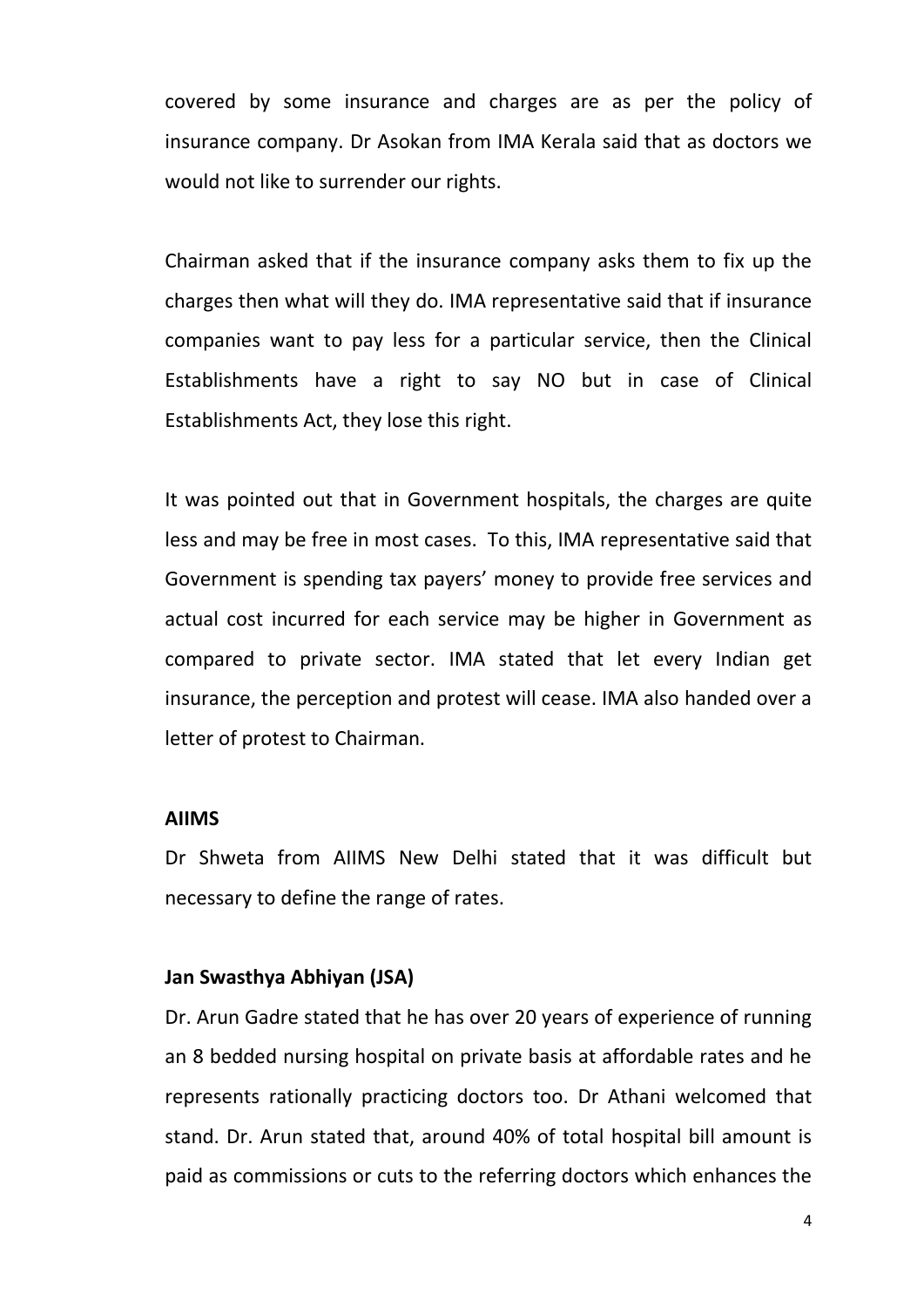costs and also in case of HIV positive patients, most of the hospitals charge higher rates. To this, IMA representative responded that this is due to increase in the cost of consumables in HIV patients. Dr. Arun pointed out that IMA's demand to regulate the charges in Government sponsored schemes is in contradiction to their demand not to regulate private sector charges. He also stated that Hospitals charge as per printed MRP for various items, which is very high as compared to actual cost. This raises the cost of treatment for the patients exorbitantly. He stated that there are standard treatment guidelines and range of charges in many countries like Germany, UK, Canada and Thailand. He insisted that not for profit good hospitals who earn decently should be taken as bench mark for costing purpose. He wanted to know whether hospitals below 50 beds are covered by the sub-committee, as they constitute maximum number. It was replied that they are too covered and will be involved.

# **IMS Health (**information, services and technology company)

Dr. Alam Singh, who has an experience of working in Ghana stated that there are well established methods to do costing of procedures and services. What is to be included in the package, should be made clear and well defined. The cost differentials on account of factors like location cost, trust or private hospital etc. may be factored in.

## **State Governments**

The Chairman wanted to know whether any of other State Acts have defined or fixed the charges. All the State Government representatives present in the meeting informed that their State Acts do not define charges. DDG (NSD) informed that State has a right to change the rates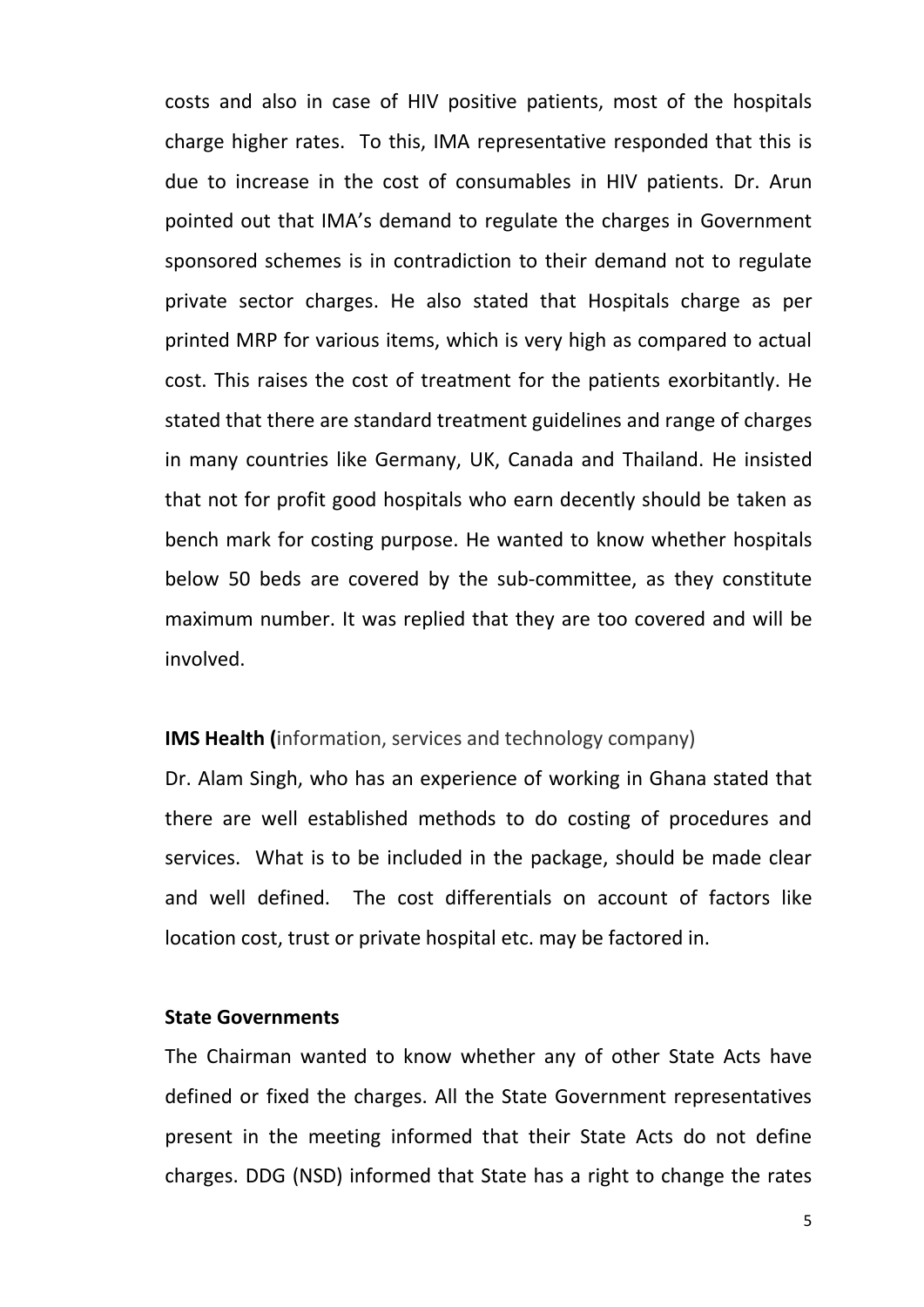as may be suggested by Central Government. **Andhra Govt.** representative commented that he is not convinced about Govt. prescribing the rates. However display of rate is agreeable and highest standards of care is also acceptable. Dr. Suman Arya from **Uttarakhand Govt.** commented that rates should be reasonable. The **West Bengal Govt.** representative welcomed the defining of the rates, however commented that the West Bengal has no provision of fixing the rates at present. **Tamilnadu Govt.** representative commented that fixing of rates is an impractical task as for the same surgery like hysterectomy done for simple fibroid, the cost may be less as compared to same surgery done for cancer uterus.

### **Corporate Sector Hospitals**

A question was raised that who decide the rates in private sector. The Apollo and Medanta representatives pointed out that management decides the rates based on input costs, market forces and price wars. He also commented that as there is no control on input costs like cost on establishment, materials, costs of living in different areas etc. Thus, it is no use fixing the output/outcome costs. We should only adhere to accreditation. The Chairman said accreditation is voluntary.

Fortis Hospital representative commented that there is a perception problem about the corporate hospitals making huge amount of money, which is not true. Using L1 method for determining rate is the most outdated method and especially in case of CGHS patients, the net return for the hospitals is on negative side.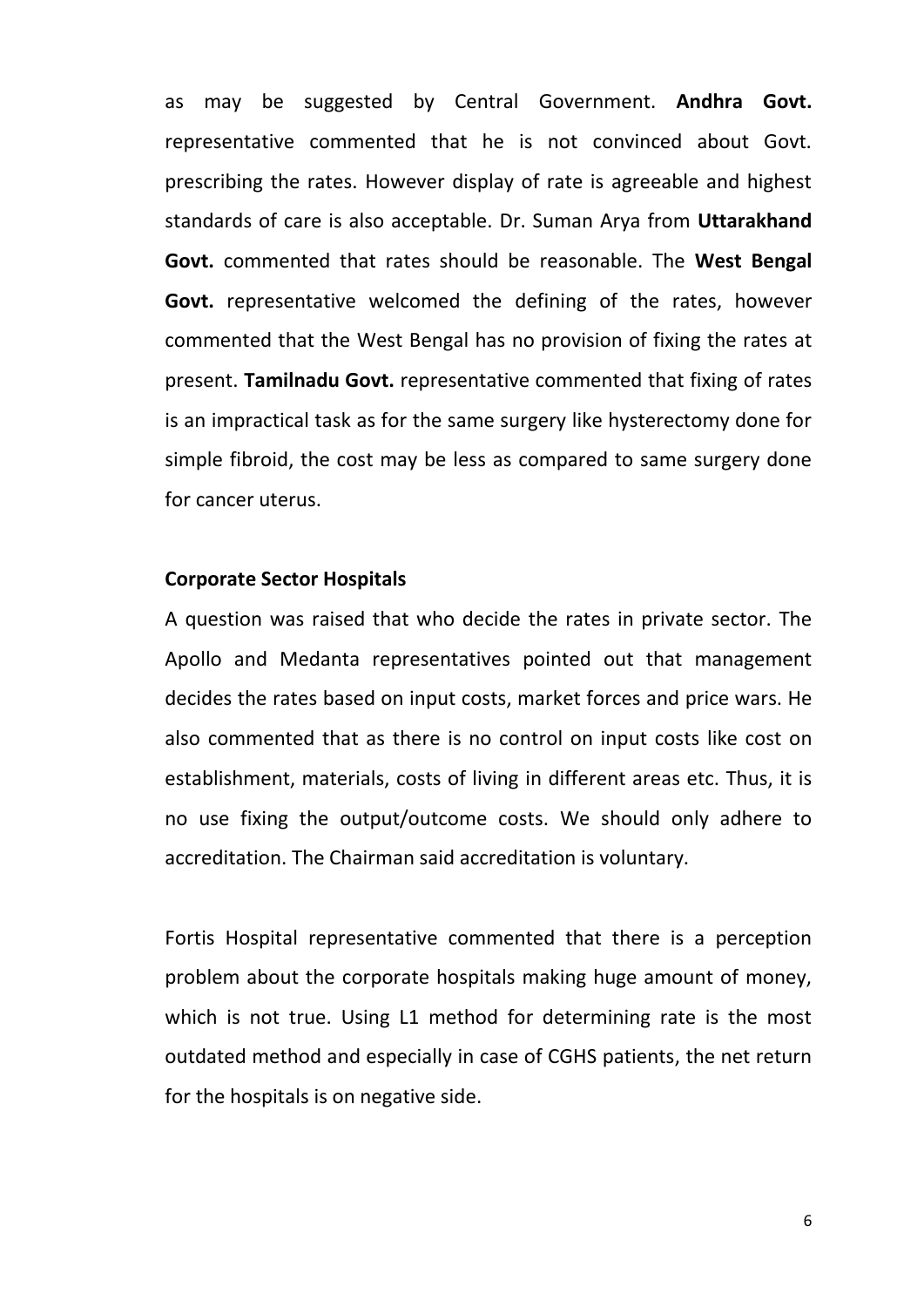Representative from Rockland Hospital was appealing to IMA to join the process as now it is inevitable to subject to regulations. He agreed that the Government should define the range of rates as per the current consultative practice through involving the stakeholders.

## **Trust Hospital**

Dr P K Kohli, Medical Director, Mahavir Hospital, Surat stated that Government should only prescribe working guidelines for costing.

The Chairman invited suggestions on methodology to be followed, as there may be wide variation in the cost of materials used in the procedure and every micro material is to be taken into account. Sunil Nandraj and JSA representative suggested Standard treatment Guidelines may be used as basis for costing. Chairman agreed that there may be ways and means of calculating such costs but medicine is a dynamic science and such costs may need revision very frequently, as treatment protocols may change frequently.

Mr. Sunil Nandraj pointed out that it is not the rates charged by doctors rather it is for rates charged by clinical establishments that are to be regulated and also it is not Government verses private charges. 9 states have adopted the Act, the role and responsibility of this subcommittee is to come out with range of rates and not to debate about validity of regulating rates. As the Act was passed by Parliament, the mandate of determining the range of rates has to be carried out. It will only be applicable wherever the Act has been adopted by the states. Sh. Sunil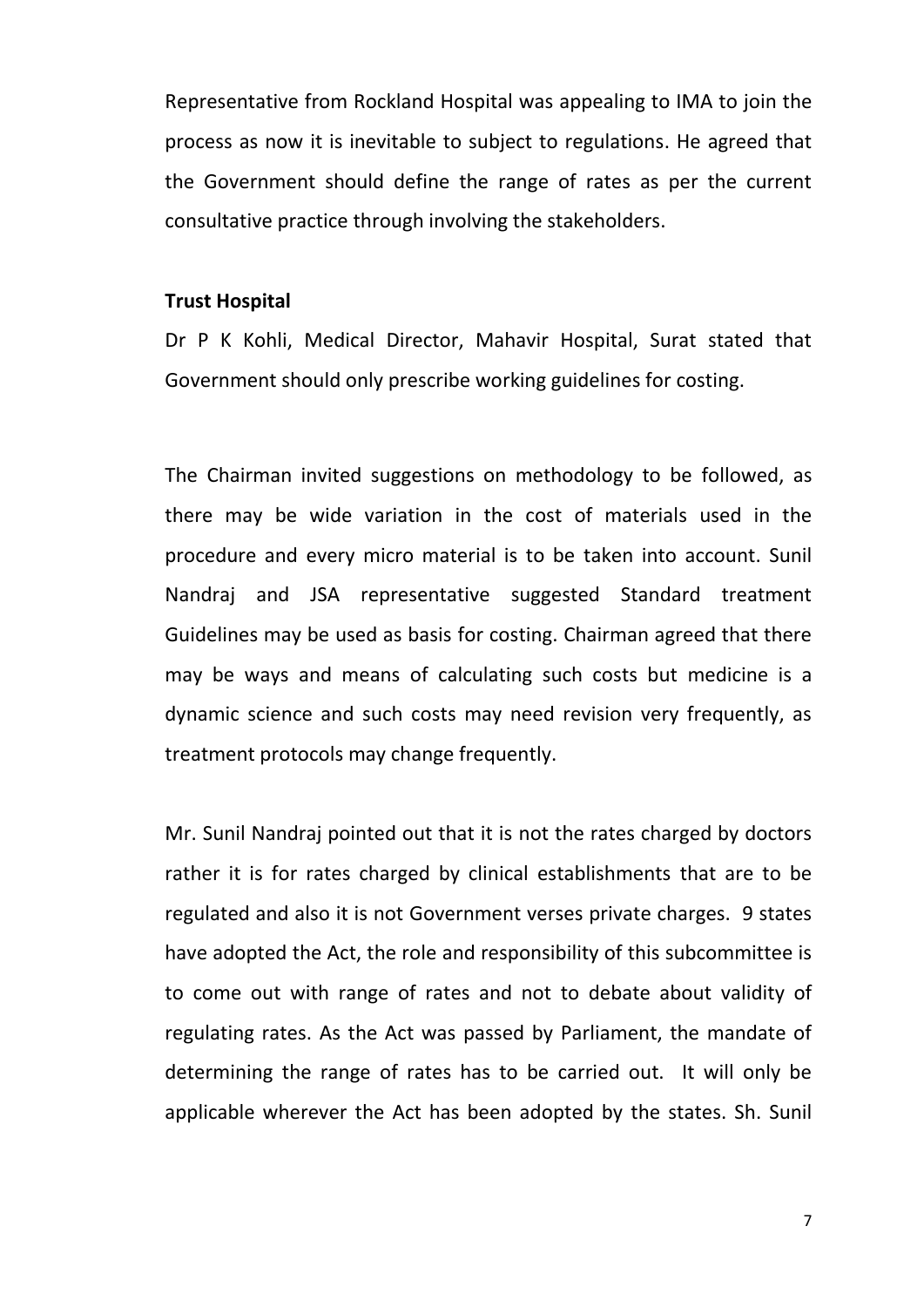Nandraj commented that CGHS is mainly Delhi centric the schemes like RSBY and Rajiv ArogyaSree have more of pan India representation.

The Chairman sought full cooperation of members of the sub committee and requested them to send soft copy of their rates list to Dr. Anil Kumar for further work. The Hospitals may further send their views in writing on how they wish to be regulated. There should be transparency. He said we could define range of rates for commonly done procedures. However IMA persisted with its opposition.

He requested all members to be part of one of the proposed groups and contribute towards development of appropriate methodology for estimating the cost of procedures/services. Dr Shweta from AIIMS and Dr. Arun Gadre from Jan Swasthya Abhiyan volunteered to be part of the third group on defining methodology of costing. Dr Prashant Kulshrestha from Rockland hospital volunteered to be part of second group. Other members were requested to identify the group in which they would like to be involved with and inform their concurrence through email.

The Chairman called upon members to set aside apprehensions and make a beginning. He said that Government cannot go against the mood of the public, so inputs and involvement of all stakeholders was important and required by the Subcommittee for carrying its task.

The meeting ended with a vote of thanks to the chair and to the participants.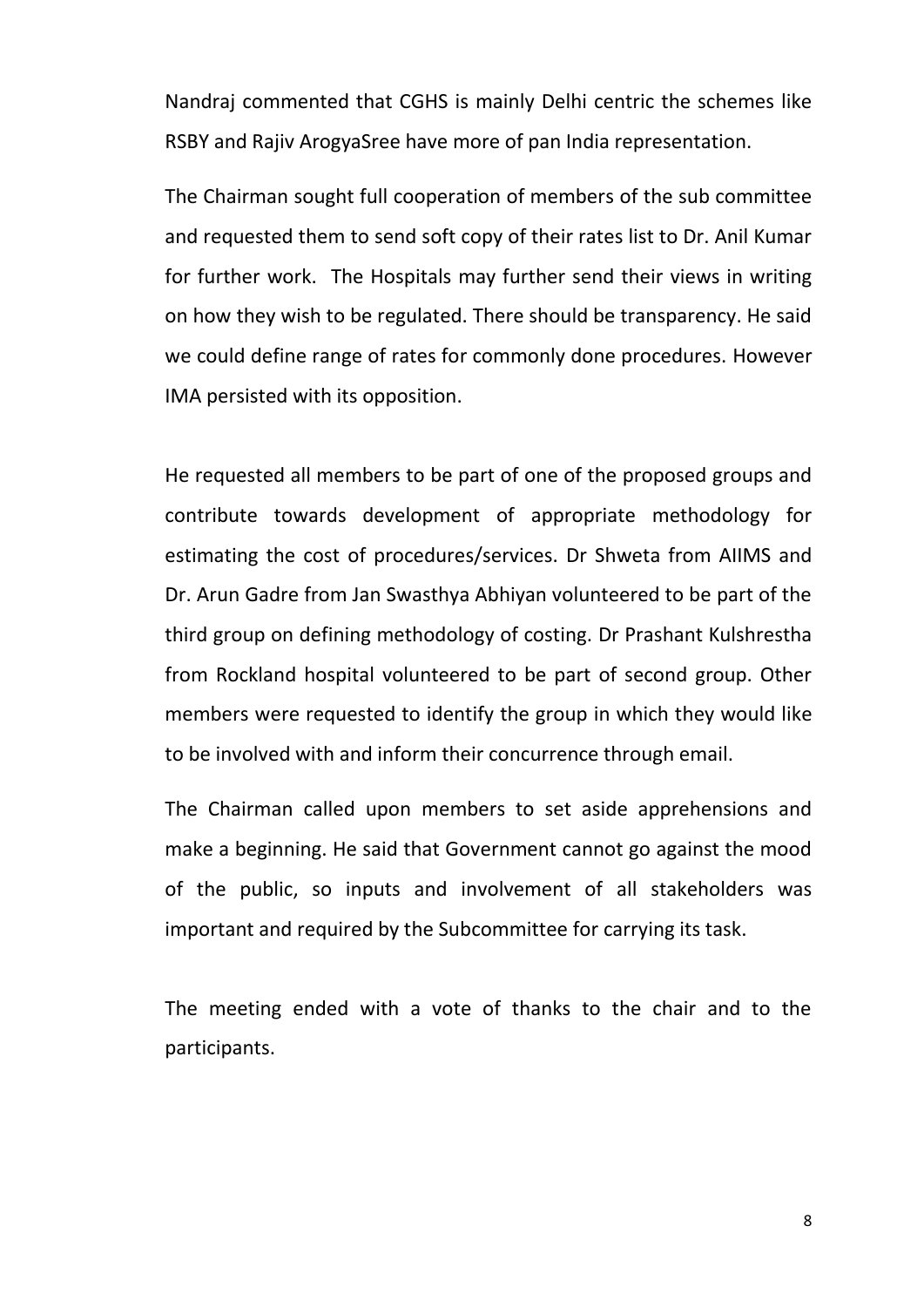#### **Annexure**

#### **List of Participants**

# **The meeting on Sub Committee for defining range of rates of procedures & services held on 03.12.2014 at 3.00 pm in the Resource Centre Room No-445A Wing, 4 th Floor, Nirman Bhawan, New Delhi**

| S.NO.          | <b>NAME &amp; DESIGNATION</b>                                                  | <b>ADDRESS</b>                                                 | <b>TELEPHONE</b><br>NO./MOBILE NO./FAX<br>NO. | <b>EMAIL</b>                                   |
|----------------|--------------------------------------------------------------------------------|----------------------------------------------------------------|-----------------------------------------------|------------------------------------------------|
| $\mathbf{1}$   | Dr B D Athani                                                                  | Spl (DGHS)<br>R No-439 A, Nirman Bhawan, New Delhi             | 9971119177                                    | drathani@gamil.com                             |
| $\overline{2}$ | <b>Sh P.Shiva Kumar</b><br><b>Chief Operating Officer</b>                      | Indraprastha Apollo Hospital                                   | 26825609                                      | shiv@apollohospitals.com                       |
| 3              | Sh C P Tyagi<br><b>VP Finance</b>                                              | <b>Apollo Hospital</b>                                         | 09958025025                                   | tyagi@apollohospitals.com                      |
| 4              | <b>Sh Sanjay Gupta</b>                                                         | <b>Apollo Hospital</b>                                         | 9811166274                                    | sanjeev-g@apollohospitals.com                  |
| 5              | Dr Suman Arya<br><b>Joint Director</b><br><b>DGHS Uttarakhand</b>              | <b>DGHS</b><br>Uttarakhand, Dehradon                           | 7500111160                                    | sumanarya99@gmail.com                          |
| 6              | Dr G Santarao                                                                  | Director of Medical Education, A.P.                            | 9849902961                                    | dmegoap@yahoo.com                              |
| $\overline{7}$ | Dr P K Kohli<br><b>Medical Director</b><br><b>Mahavir Hospital, Surat</b>      | H No-33, Sector-7, Huda Urban Estate,<br><b>Gurgaon-122001</b> | 9687661104                                    | pramodpk@yahoo.co.in                           |
| 8              | Dr Prashant Kulshrestha<br><b>Strategy</b><br><b>Rockland Hospitals, Delhi</b> | GC-11A, FF Hari Nagar, Delhi-110058                            | 9654362796                                    | prashant.kulshrestha@rocklandhos<br>pitals.com |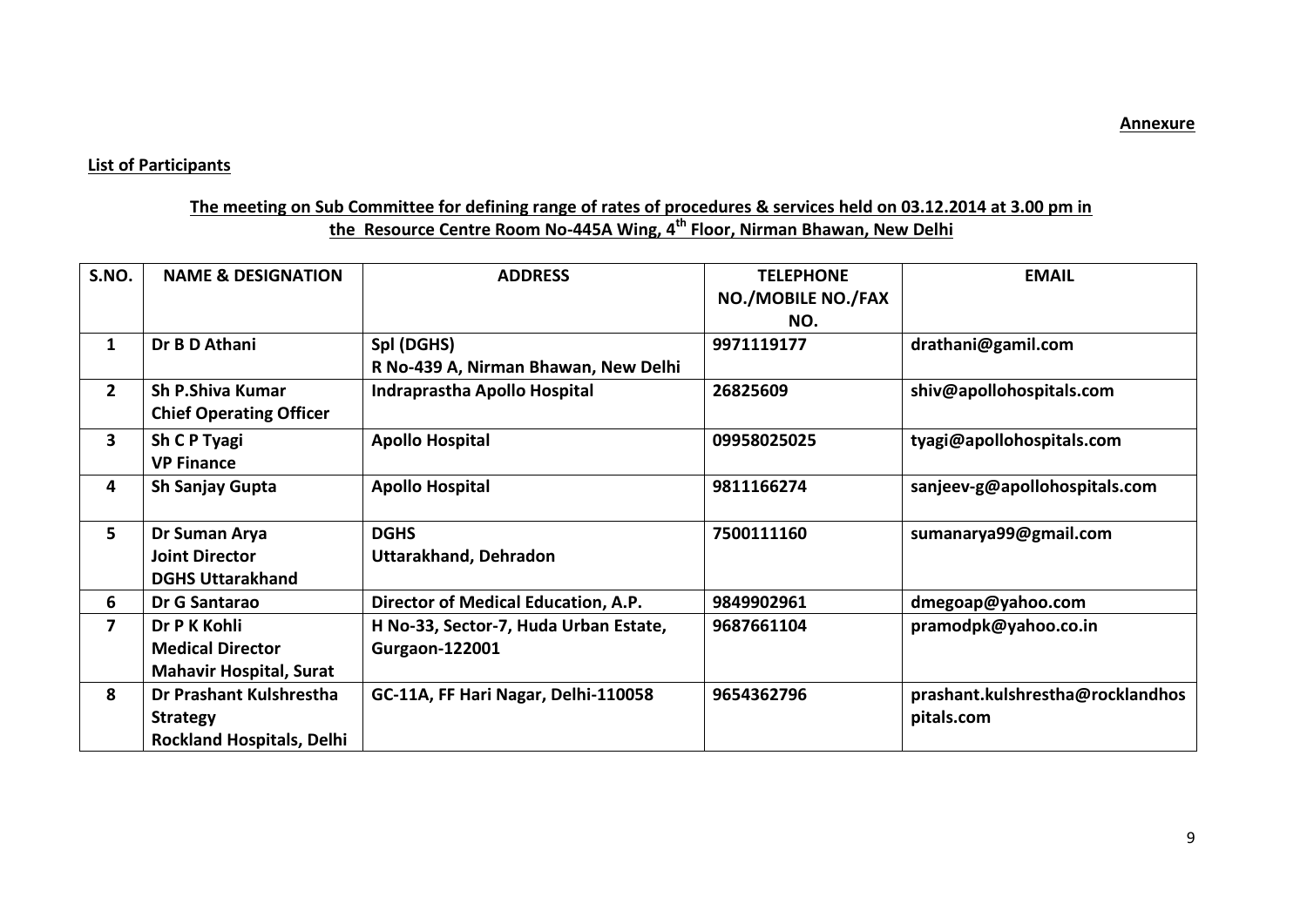| 9  | <b>Ratnesh Sinha</b>              | Okhla Road, New Delhi                               | 9899889057  | ratnesh.sinha@fortishealthcare.co |
|----|-----------------------------------|-----------------------------------------------------|-------------|-----------------------------------|
|    | <b>Fortis Escorts Heart Inst.</b> |                                                     |             | m                                 |
|    | <b>New Delhi</b>                  |                                                     |             |                                   |
| 10 | Dr N S Dharmshaktu                | DDG(NSD), Dte.GHS                                   | 7503376211  | nsdharmshaktu@yahoo.com           |
| 11 | <b>Dr Anil Goyal</b>              | <b>President DMA</b>                                | 9811101457  | drgoyal@hospital@gmail.com        |
| 12 | Dr Vijay Agarwal                  | Director IMA HB President AHPI, Delhi<br><b>NCR</b> | 9818766000  | vijayagar@gmail.com               |
| 13 | Dr R V Asokan                     | Secretary IMA, representative HBI                   | 09847061563 | rvasokan@gmail.com                |
|    |                                   |                                                     |             |                                   |
| 14 | <b>Dr Shweta</b>                  | <b>AIIMS, New Delhi</b>                             | 9868397039  | drkumarishweta@gmail.com          |
|    | Asstt.Prof.(Hospital              |                                                     |             |                                   |
|    | <b>Administration), AIIMS</b>     |                                                     |             |                                   |
| 15 | Dr V K Agarwal                    | Add.Director, DHS, GNCT, Delhi                      | 9811587208  | vinagar12@hotmail.com             |
|    |                                   |                                                     |             |                                   |
| 16 | Dr Mukund S Diggikar              | Jt.Director, DHS, Mumbai                            | 9325398011  | Procurementcellgmail.com          |
|    |                                   |                                                     |             |                                   |
| 17 | <b>Dr Arun Godke</b>              | SATHI, Pune Representative Jan Swasthya             | 9822246327  | drarungadre@gmail.com             |
|    |                                   | Abhiyan                                             |             |                                   |
| 18 | <b>Alam Singh</b>                 | 1601 Tower 6 the palms South City-1                 | 9810956741  | asingh@rocketmail.com             |
|    | <b>Advisor-Nexis, IMS Health</b>  | Gurgaon                                             |             |                                   |
| 19 | <b>Sh Sunil Nandraj</b>           |                                                     | 9811419292  | sunil.nandraj@gmail.com           |
|    | <b>Advisor, CEA</b>               |                                                     |             |                                   |
| 20 | Dr R S Ganguli                    | Consultant (CE), R. No-647, Nirman                  | 9650695456  | rekha.ganguli@gmail.com           |
|    |                                   | <b>Bhawan, New Delhi</b>                            |             |                                   |